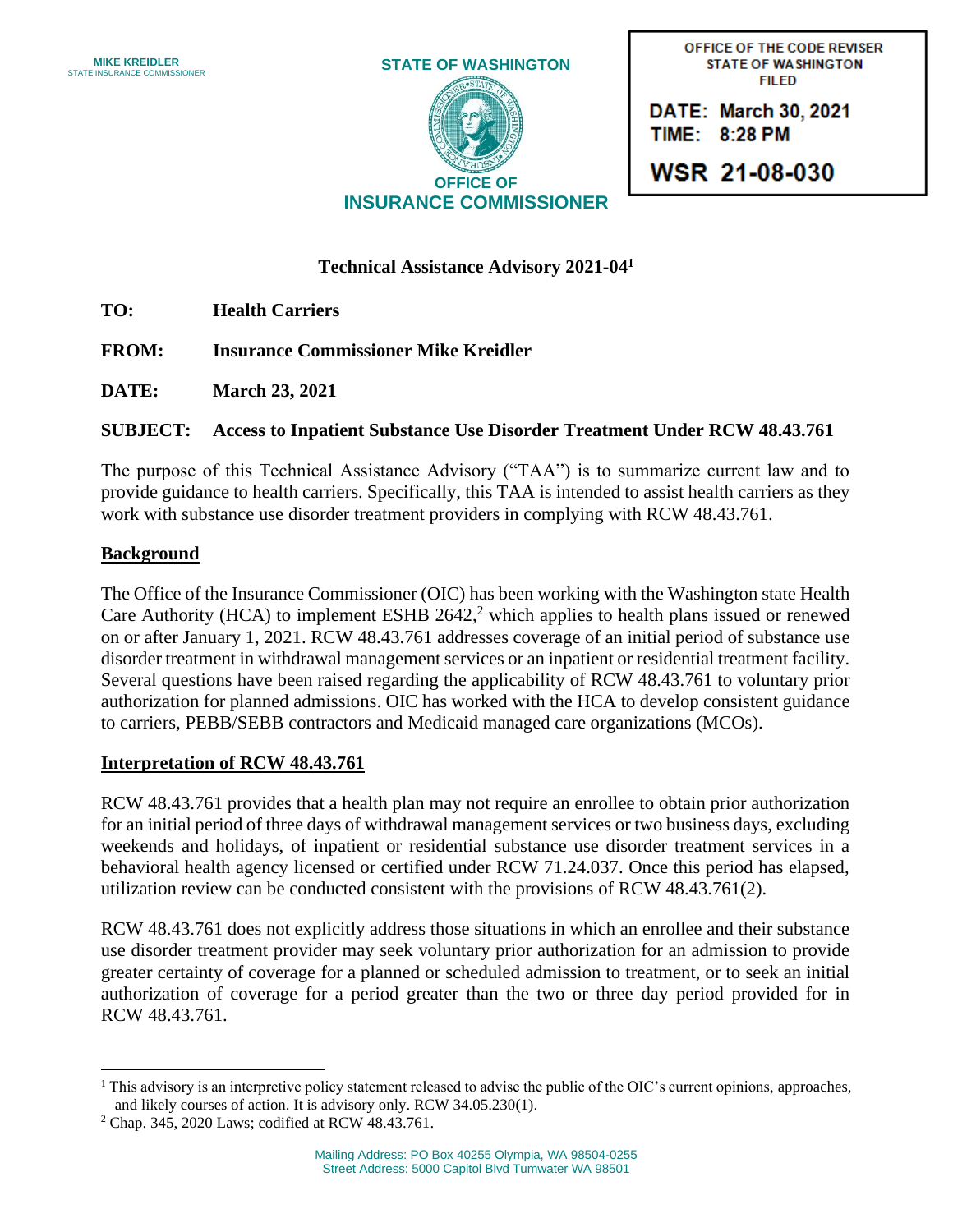Technical Assistance Advisory 2021-04 Access to Inpatient Substance Use Disorder Treatment Under RCW 48.43.761 March 23, 2021 Page 2

The OIC interprets RCW 48.43.761 to allow carriers to engage in prior authorization for inpatient or residential substance use disorder treatment if the prior authorization is voluntary and sought by the enrollee or their substance use disorder treatment provider prior to admission. However, RCW 48.43.761 does not require that carriers offer such an option to obtain a voluntary prior authorization.

Even when using a voluntary prior authorization process, carriers must still comply with all requirements of RCW 48.43.761 that are applicable in the voluntary prior authorization context.

The minimum time frames established in RCW  $48.43.761(2)(a)(i)$  and (ii) apply to admissions that result from approval of a voluntary prior authorization request. A voluntary prior authorization must address the period subsequent to the two day period required in RCW 48.43.761(2)(a)(i).

For withdrawal management services, a voluntary prior authorization must address the period subsequent to the three day period required in RCW  $48.43.761(2)(a)(ii)$ .

For example, a voluntary prior authorization for five days of residential substance use disorder treatment would address five days after the initial two business days; a total of seven days of treatment would be paid for by the plan. The clinical material provided by the referring provider would need to support medical necessity for the level of care being requested for the five days of care being pre-authorized.<sup>3</sup>

- For admissions under of a voluntary prior authorization request, including an initial assessment and initial treatment plan with the information submitted to the health plan for prior authorization satisfies the related requirements under RCW  $48.43.761(c)(2)(ii)$ . The admitting behavioral health organization must provide the health plan with notice of admission within 24 hours.
- If a carrier has authorized treatment for a particular length of stay, it cannot shorten the length of the stay approved under that authorization on the grounds it is no longer "medically necessary" under RCW 48.43.761(2)(c)(iii).
- The provisions of RCW  $48.43.761(3)$  through (6) apply to admissions that result from approval of a voluntary prior authorization request.

In those cases where there is no medical necessity determination prior to admission, carriers may "pend" a medical necessity review decision, but must pay for the services delivered from the time of

<sup>&</sup>lt;sup>3</sup> In the event a voluntary prior authorization request is denied, and the client's condition thereafter changes to meet ASAM criteria for admission, a provider may admit a client based upon their assessment of medical necessity. RCW 48.43.761.